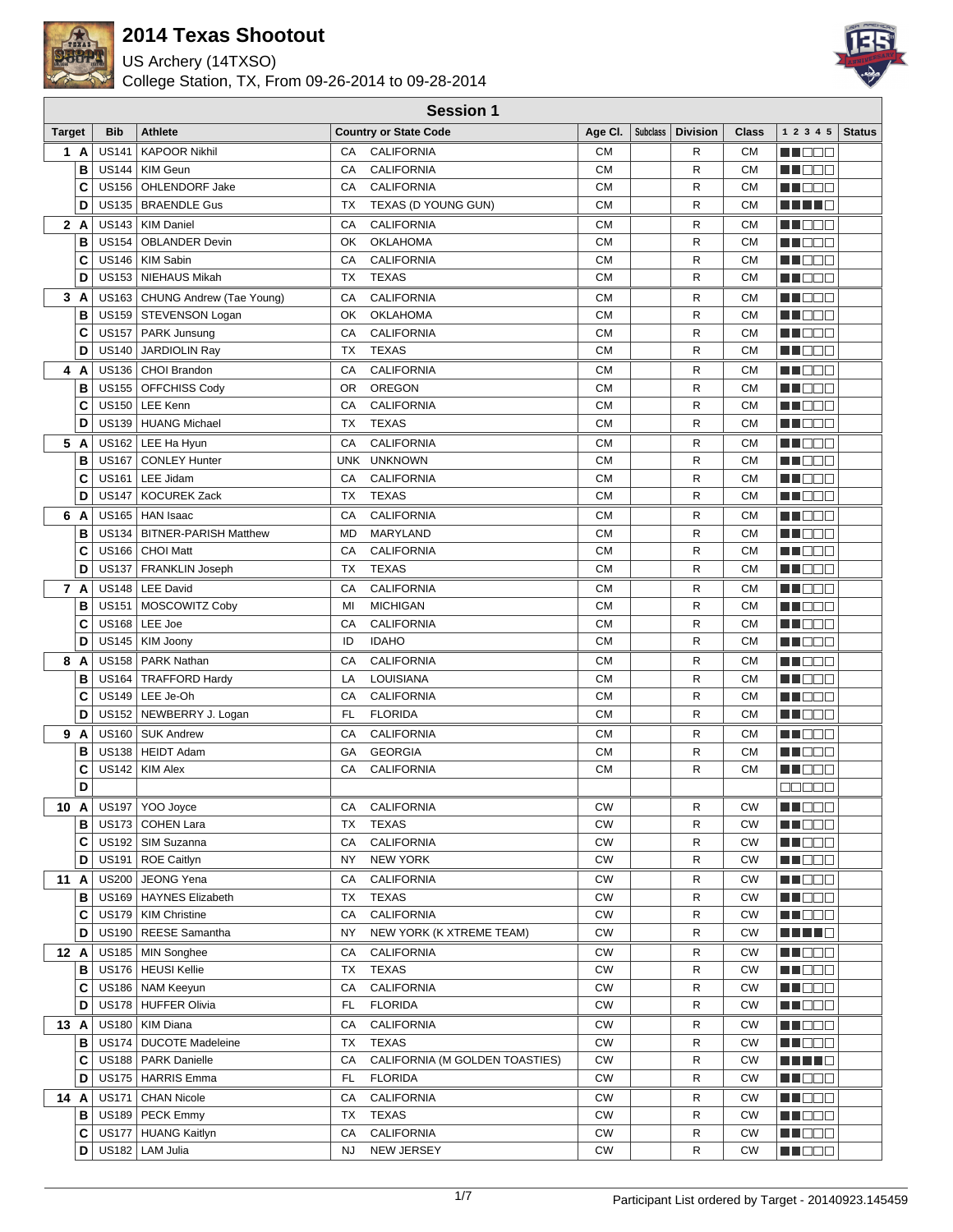

US Archery (14TXSO)



|               | <b>Session 1</b> |                              |                                         |                 |                                |           |                 |                 |              |                              | Continue      |
|---------------|------------------|------------------------------|-----------------------------------------|-----------------|--------------------------------|-----------|-----------------|-----------------|--------------|------------------------------|---------------|
| <b>Target</b> |                  | <b>Bib</b>                   | <b>Athlete</b>                          |                 | <b>Country or State Code</b>   | Age CI.   | <b>Subclass</b> | <b>Division</b> | <b>Class</b> | 1 2 3 4 5                    | <b>Status</b> |
| 15 A          |                  | <b>US183</b>                 | LEE Jie-Ae                              | CA              | <b>CALIFORNIA</b>              | <b>CW</b> |                 | R               | <b>CW</b>    | N NO BIB                     |               |
|               | B                |                              | US196   WANG Chenchen                   | <b>NJ</b>       | <b>NEW JERSEY</b>              | <b>CW</b> |                 | R               | <b>CW</b>    | n de c                       |               |
|               | C                |                              | US195   TAO Frankie                     | CA              | <b>CALIFORNIA</b>              | <b>CW</b> |                 | R               | <b>CW</b>    | HI DE E                      |               |
|               | D                | <b>US038</b>                 | MCALLISTER Taylor                       | MI              | <b>MICHIGAN</b>                | <b>CW</b> |                 | R               | <b>CW</b>    | MU O O O                     |               |
| 16 A          |                  |                              | US194   TAMAYO Amanda                   | CA              | CALIFORNIA (M GOLDEN TOASTIES) | <b>CW</b> |                 | R               | <b>CW</b>    | ma matsa                     |               |
|               | B                |                              | US170   ARTZBERGER Georgia              | MI              | <b>MICHIGAN</b>                | <b>CW</b> |                 | R               | <b>CW</b>    | M DOL                        |               |
|               | C                |                              | US199   TRAFFORD Miriam                 | LA              | LOUISIANA (M GOLDEN TOASTIES)  | <b>CW</b> |                 | R               | <b>CW</b>    | ma mata                      |               |
|               | D                | <b>US400</b>                 | <b>SMITH Mackenzie</b>                  | <b>UNK</b>      | <b>UNKNOWN</b>                 | <b>CW</b> |                 | R               | <b>CW</b>    | MA DE L                      |               |
| 17 A          |                  |                              | US184   LEE Yunjoo Rachel               | СA              | <b>CALIFORNIA</b>              | <b>CW</b> |                 | R               | <b>CW</b>    | MA BEL                       |               |
|               | B                | <b>US172</b>                 | CLAPS Alexa                             | WA              | WASHINGTON (J NO NAME)         | <b>CW</b> |                 | R               | <b>CW</b>    | a di se                      |               |
|               | C                | <b>US187</b>                 | <b>NUGENT Molly</b>                     | AZ              | ARIZONA                        | <b>CW</b> |                 | R               | <b>CW</b>    | M DE O                       |               |
|               | D                |                              |                                         |                 |                                |           |                 |                 |              | 88888                        |               |
| 18 A          |                  | <b>US201</b>                 | KIM Christine Yeri                      | CA              | <b>CALIFORNIA</b>              | <b>CW</b> |                 | R               | <b>CW</b>    | MA BEL                       |               |
|               | B                | <b>US193</b>                 | SMITH Isabelle                          | OH              | OHIO                           | <b>CW</b> |                 | R               | <b>CW</b>    | MA DE L                      |               |
|               | C                | <b>US198</b>                 | YUE Kai-Lou                             | МA              | <b>MASSACHUSETTS</b>           | <b>CW</b> |                 | R               | <b>CW</b>    | MU O O O                     |               |
|               | D                |                              |                                         |                 |                                |           |                 |                 |              | 88888                        |               |
| 19 A          |                  | <b>US288</b>                 | PERRY Robert                            | ID              | <b>IDAHO</b>                   | <b>SM</b> |                 | R               | <b>SM</b>    | M E E E                      |               |
|               | В                | <b>US251</b>                 | <b>KALAL Matthew</b>                    | CA              | CALIFORNIA                     | M         |                 | R               | M            | MA DO O                      |               |
|               | C                |                              |                                         |                 |                                |           |                 |                 |              | e e e e e                    |               |
|               | D                | <b>US282</b>                 | CHURCHETT Dale                          | TX              | <b>TEXAS</b>                   | M         |                 | R               | M            | M DE E                       |               |
| 20 A          |                  | <b>US287</b>                 | PALUMBO Timothy O.                      | NY              | <b>NEW YORK</b>                | <b>SM</b> |                 | R               | <b>SM</b>    | M DE E                       |               |
|               | В                | <b>US256</b>                 | LINDE-KAMINSKI Jake                     | FL              | <b>FLORIDA</b>                 | M         |                 | R               | M            | N I O O O                    |               |
|               | C                |                              |                                         |                 |                                |           |                 |                 |              | a a na m                     |               |
|               | D                | <b>US275</b>                 | WALGAST John                            | CO              | COLORADO                       | M         |                 | R               | М            | MA DE L                      |               |
| 21 A          |                  | <b>US239</b>                 | CUSICK Jeremiah                         | CA              | CALIFORNIA (B SPACE TIGERS)    | M         |                 | R               | М            |                              |               |
|               | B                |                              | US268   RODRIGUEZ Angel                 | <b>FL</b>       | FLORIDA (C CUBAN CONNECTION)   | M         |                 | R               | M            | n di Tinggi                  |               |
|               | C<br>D           | <b>US234</b><br><b>US230</b> | ARNOLD J. Steven<br><b>ADJUTANT Tom</b> | <b>TX</b><br>CO | <b>TEXAS</b><br>COLORADO       | M<br>M    |                 | R<br>R          | M<br>М       | NN OO E                      |               |
|               |                  |                              | US263   PAGUIA Raymond                  |                 | <b>CALIFORNIA</b>              |           |                 |                 |              | M DE B                       |               |
| 22 A          | B                | <b>US245</b>                 | <b>HALL John</b>                        | CA<br><b>FL</b> | <b>FLORIDA</b>                 | M<br>M    |                 | R<br>R          | М<br>М       | MA BEL<br>M DE L             |               |
|               | C                | <b>US248</b>                 | HOJNACKI Michael                        | TX              | TEXAS (U VINTAGE 1980'S BOYS)  | M         |                 | R               | M            | H H H H                      |               |
|               | D                | <b>US285</b>                 | <b>CRITES Byron</b>                     | CO              | COLORADO                       | M         |                 | R               | м            | M DE O                       |               |
| 23 A          |                  | <b>US241</b>                 | <b>FANCHIN Joseph</b>                   | CA              | CALIFORNIA (B SPACE TIGERS)    | M         |                 | R               | М            | MA MARI                      |               |
|               | В                | <b>US204</b>                 | <b>FRANCIS Chris</b>                    | <b>FL</b>       | FLORIDA (C CUBAN CONNECTION)   | <b>JM</b> |                 | R               | ЛU           | n di Tinggi                  |               |
|               | C                | <b>US235</b>                 | <b>AVENDANO Marcelo</b>                 | <b>TX</b>       | <b>TEXAS</b>                   | M         |                 | R               | M            | ME DE L                      |               |
|               | D                |                              | US208   MILLER Caleb                    | CO              | COLORADO                       | <b>JM</b> |                 | R               | <b>JM</b>    | MA DE E                      |               |
| 24 A          |                  |                              | US233   ARCEO Arsi                      | CА              | CALIFORNIA (F EASY MONEY)      | M         |                 | R               | M            | <u> Literatura de la pro</u> |               |
|               | в                |                              | US215   SWINEHART Isaac                 | FL              | <b>FLORIDA</b>                 | JM        |                 | R               | JМ           | MUOOO                        |               |
|               | C                |                              | US247   HOAG Luke                       | TX              | <b>TEXAS</b>                   | М         |                 | R               | М            | <u> Literatur</u>            |               |
|               | D                |                              | US280   YAMAGUCHI Nathan                | AZ              | ARIZONA (A VICTORIOUS SECRET)  | М         |                 | R               | М            | <u>Li Li Li Li</u>           |               |
| 25 A          |                  | <b>US281</b>                 | <b>ZUMBO Matthew</b>                    | CA              | <b>CALIFORNIA</b>              | м         |                 | R               | м            | <u>Li de d</u>               |               |
|               | В                |                              | US212   RODRIGUEZ Teodoro               | FL              | FLORIDA (C CUBAN CONNECTION)   | JM        |                 | R               | JМ           | <u> Literatura de la pro</u> |               |
|               | С                |                              | US271   STREETER Jonathan Memory        | ТX              | <b>TEXAS</b>                   | М         |                 | R               | м            | n i De E                     |               |
|               | D                |                              | US276   WEBSTER Chris                   | AZ              | <b>ARIZONA</b>                 | М         |                 | R               | М            | MUOOO                        |               |
| 26 A          |                  |                              | US252   KALE Nick                       | СA              | CALIFORNIA (B SPACE TIGERS)    | м         |                 | R               | м            | <u> Literatur</u>            |               |
|               | В                |                              | US216   OLIVER Ryan                     | FL              | FLORIDA (D YOUNG GUN)          | JM        |                 | R               | JМ           | MA HIJ                       |               |
|               | С                |                              | US242   FORTENBERRY Ryan                | ТX              | <b>TEXAS</b>                   | М         |                 | R               | М            | WU O O O                     |               |
|               | D                |                              | US240   ELLISON Brady                   | AZ              | ARIZONA                        | М         |                 | R               | M            | MU O O O                     |               |
| 27 A          |                  |                              | US274   VACCARELLO Jason                | CA              | CALIFORNIA (F EASY MONEY)      | М         |                 | R               | м            | <u>Li Li Li C</u>            |               |
|               | в                |                              | US262   MCLAUGHLIN Sean                 | OН              | OHIO (B SPACE TIGERS)          | М         |                 | R               | М            | <u> Literatur</u>            |               |
|               | С                |                              | US266   REQUA Matthew                   | ТX              | TEXAS (A VICTORIOUS SECRET)    | М         |                 | R               | М            | <u> Literatur Se</u>         |               |
|               | D                |                              | US279   YAMAGUCHI Gary                  | AZ              | <b>ARIZONA</b>                 | М         |                 | R               | м            | <u>Li Sec</u>                |               |
| 28 A          |                  | <b>US231</b>                 | <b>ALLEN Brent</b>                      | СA              | <b>CALIFORNIA</b>              | М         |                 | R               | м            | MU O O O                     |               |
|               | в                | <b>US261</b>                 | <b>MCLAUGHLIN Daniel</b>                | OН              | OHIO (B SPACE TIGERS)          | М         |                 | R               | м            | <u> Literatur</u>            |               |
|               | C<br>D           | <b>US254</b>                 | <b>KLIMITCHEK Collin</b>                | ТX              | TEXAS<br><b>ILLINOIS</b>       | М         |                 | R               | М<br>М       | MUOOO                        |               |
|               |                  |                              | US237   BANNESTER Michael               | IL              |                                | М         |                 | R               |              | <u> El Ser</u>               |               |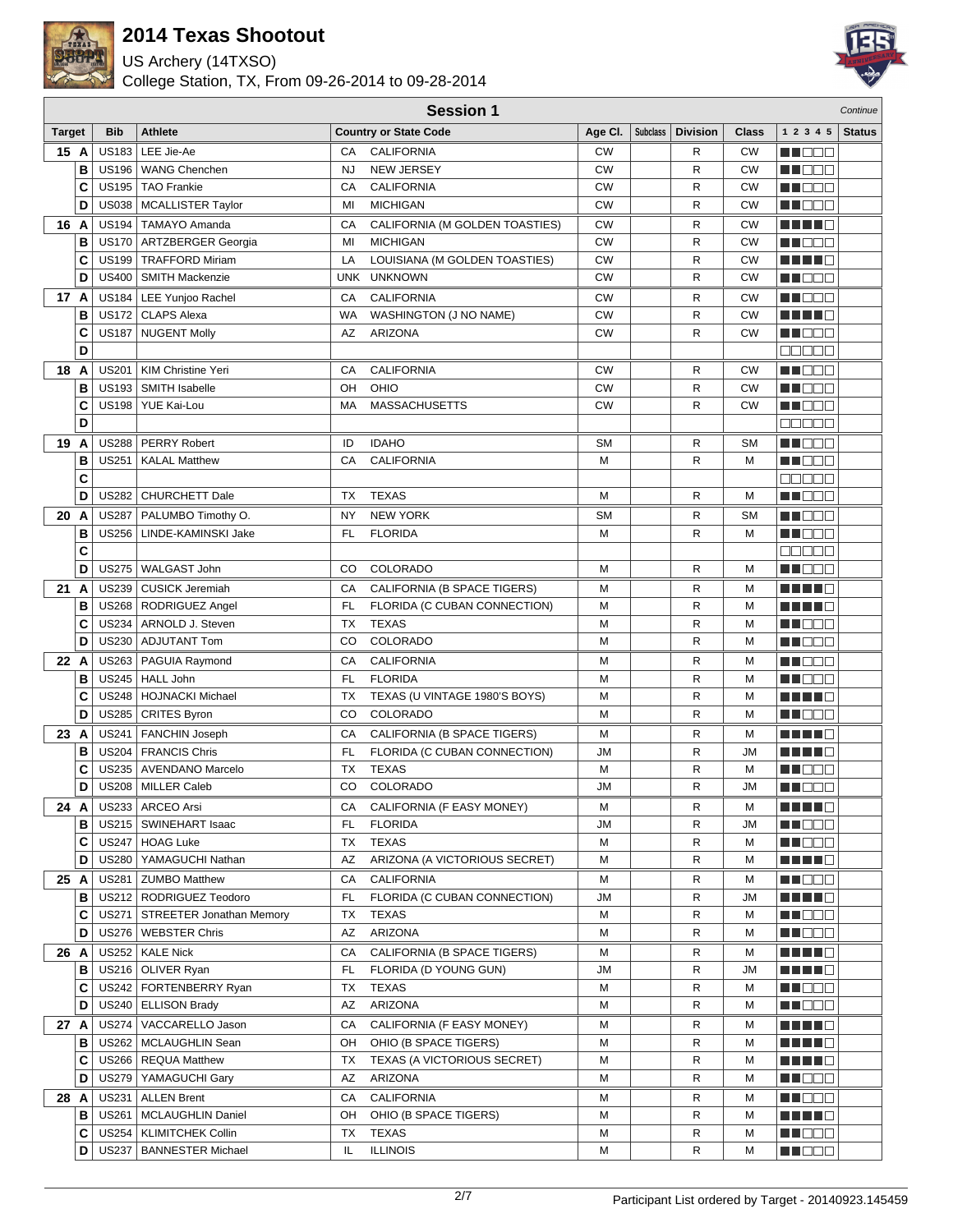

US Archery (14TXSO)



|         | <b>Session 1</b>  |                                  |           |                                  |           |                 |                 |              |                            | Continue      |
|---------|-------------------|----------------------------------|-----------|----------------------------------|-----------|-----------------|-----------------|--------------|----------------------------|---------------|
| Target  | <b>Bib</b>        | <b>Athlete</b>                   |           | <b>Country or State Code</b>     | Age Cl.   | <b>Subclass</b> | <b>Division</b> | <b>Class</b> | 1 2 3 4 5                  | <b>Status</b> |
| 29 A    | <b>US244</b>      | <b>GARRETT Zachary</b>           | СA        | CALIFORNIA (A VICTORIOUS SECRET) | M         |                 | R               | М            | 19 H H H H                 |               |
| B       |                   | US265   PFISTER Jason            | OH        | OHIO (F EASY MONEY)              | M         |                 | R               | M            | H H H 10                   |               |
| C       |                   | US283 JONES Bobby                | <b>TX</b> | <b>TEXAS</b>                     | M         |                 | R               | M            | HI DE E                    |               |
| D       | <b>US273</b>      | <b>TIMPANARO Dennis</b>          | IL        | <b>ILLINOIS</b>                  | M         |                 | R               | М            | n de a                     |               |
| 30 A    |                   | US206   KIM Jason Minsoo         | CA        | <b>CALIFORNIA</b>                | JM        |                 | R               | <b>JM</b>    | MA OO B                    |               |
| B       | <b>US277</b>      | <b>WUKIE Jacob</b>               | OН        | OHIO (B SPACE TIGERS)            | M         |                 | R               | М            | n di Ti                    |               |
| C       |                   | US238   BUTEMEYER Ethan          | ТX        | <b>TEXAS</b>                     | M         |                 | R               | М            | N DE L                     |               |
| D       |                   | US258   LUMAYAG Stephen          | IL        | <b>ILLINOIS</b>                  | M         |                 | R               | М            | MA DE C                    |               |
| 31 A    |                   | US207   KIM Patrick              | СA        | <b>CALIFORNIA</b>                | JM        |                 | R               | <b>JM</b>    | <b>NH</b> OOO              |               |
| B       | <b>US270</b>      | <b>STEVENSON JR. Thomas</b>      | OK        | <b>OKLAHOMA</b>                  | M         |                 | R               | М            | M DE O                     |               |
| C       |                   | US272   STUCKEY H. Troy          | ТX        | TEXAS (U VINTAGE 1980'S BOYS)    | M         |                 | R               | М            | n di Tinggi                |               |
| D       | US232             | ANDERSON Jeff                    | WA        | WASHINGTON (E A.J.W.)            | M         |                 | R               | М            | H H H E                    |               |
| 32 A    | <b>US209</b>      | NITTA Kent Naogi                 | СA        | <b>CALIFORNIA</b>                | <b>JM</b> |                 | R               | <b>JM</b>    | MA DE E                    |               |
| B       |                   | US269   SEALE Lawrence           | OK        | <b>OKLAHOMA</b>                  | M         |                 | R               | М            | MA DE L                    |               |
| C       | <b>US278</b>      | <b>WUNDERLE Victor</b>           | ТX        | TEXAS (E A.J.W.)                 | M         |                 | R               | М            | MA NI O                    |               |
| D       | US255             | LAUGHLIN William                 | WA        | <b>WASHINGTON</b>                | M         |                 | R               | M            | n i DDE                    |               |
| 33 A    |                   | US210   PARK David Sang Won      | СA        | <b>CALIFORNIA</b>                | <b>JM</b> |                 | R               | <b>JM</b>    | MN 888                     |               |
| в       |                   | US214   STEVENSON Bryce          | OK        | <b>OKLAHOMA</b>                  | <b>JM</b> |                 | R               | <b>JM</b>    | MO DO O                    |               |
| C       |                   | US259   MAFFEI Michael           | ТX        | <b>TEXAS</b>                     | M         |                 | R               | М            | <u> Hees</u>               |               |
| D       |                   | US236   BALUSEK Curtis           | GА        | <b>GEORGIA</b>                   | M         |                 | R               | M            | M OOO                      |               |
| 34 A    |                   | US213   SHIN James               | CA        | <b>CALIFORNIA</b>                | JM        |                 | R               | <b>JM</b>    | W DOO                      |               |
| B       | <b>US250</b>      | <b>JONES Nate</b>                | ΜN        | <b>MINNESOTA</b>                 | M         |                 | R               | М            | n de e                     |               |
| C       | <b>US257</b>      | <b>LOESCH James</b>              | ТX        | TEXAS (U VINTAGE 1980'S BOYS)    | M         |                 | R               | M            | n din Fi                   |               |
| D       | <b>US211</b>      | PETREA Camden                    | GA        | <b>GEORGIA</b>                   | <b>JM</b> |                 | R               | <b>JM</b>    | M D D D                    |               |
| 35 A    |                   | US202   CHANG Sean               | СA        | CALIFORNIA (D YOUNG GUN)         | JM        |                 | R               | <b>JM</b>    | <u>Literatur</u>           |               |
| в       |                   | US253   KAUNE Anthony            | ΜN        | <b>MINNESOTA</b>                 | M         |                 | R               | М            | M DOC                      |               |
| C       |                   | US260   MARINO Anthony           | <b>NJ</b> | NEW JERSEY                       | M         |                 | R               | М            | n i Bele                   |               |
| D       | <b>US243</b>      | <b>GARCIA Hector</b>             | COL       | <b>COLOMBIA</b>                  | M         |                 | R               | М            | MA DE C                    |               |
| 36 A    |                   | US205   KIL Eric                 | CA        | <b>CALIFORNIA</b>                | <b>JM</b> |                 | R               | <b>JM</b>    | MA BEL                     |               |
| в       | <b>US284</b>      | <b>MCDONALD Jesse</b>            | AUS       | <b>AUSTRALIA</b>                 | M         |                 | R               | М            | M DE B                     |               |
| C       | <b>US203</b>      | <b>DUNHAM Alexander Nicholas</b> | <b>NJ</b> | NEW JERSEY                       | <b>JM</b> |                 | R               | <b>JM</b>    | M DEE                      |               |
| D       | <b>US249</b>      | <b>JOHNSON Richard Butch</b>     | СT        | CONNECTICUT (E A.J.W.)           | M         |                 | R               | м            | MA MARI                    |               |
| 37<br>A | <b>US286</b>      | <b>MURPHY Destin</b>             | UNK       | <b>UNKNOWN</b>                   | м         |                 | R               | М            | M OO O                     |               |
| в       | <b>US264</b>      | <b>PARK Robert</b>               | <b>NC</b> | <b>NORTH CAROLINA</b>            | M         |                 | R               | M            | ME DE L                    |               |
| C       | <b>US246</b>      | <b>HANLEY Ricky</b>              | МA        | <b>MASSACHUSETTS</b>             | M         |                 | R               | М            | N NO SE                    |               |
| D       | <b>US267</b>      | ROBERTS Andrew                   | LA        | LOUISIANA                        | M         |                 | R               | M            | n i De E                   |               |
| 38 A    |                   | US292   WALLACE Teresa           | SC        | SOUTH CAROLINA                   | 2W        |                 | R               | 2W           | W OOO                      |               |
| в       | US315             | <b>SNYDER Rachel</b>             | TX        | TEXAS                            | W         |                 | R               | W            | NN O O O                   |               |
|         | C                 |                                  |           |                                  |           |                 |                 |              | 88888                      |               |
| D       |                   | US306   LORIG Khatuna            | СA        | <b>CALIFORNIA</b>                | W         |                 | R               | W            | <b>NN DE B</b>             |               |
| 39 A    |                   | US289   DUPREE Lori              | ТX        | <b>TEXAS</b>                     | SW        |                 | R               | SW           | N DE B                     |               |
| в       |                   | US300   EDWARDS Shannon          | ТX        | <b>TEXAS</b>                     | W         |                 | R               | W            | <u>Li dec</u>              |               |
| C       |                   | US401   BOONE Ahnika             | СA        | <b>CALIFORNIA</b>                | W         |                 | R               | W            | NN O O O                   |               |
| D       |                   | US298   CLAMON Lauren            | СA        | CALIFORNIA (M GOLDEN TOASTIES)   | W         |                 | R               | W            | N N N N N                  |               |
| 40 A    |                   | US291   KISS-JOHNSON Kinga       | SC        | SOUTH CAROLINA                   | SW        |                 | R               | SW           | MA DE C                    |               |
| в       |                   | US318   STRICKLAND Ashley        | AZ        | ARIZONA                          | W         |                 | R               | W            | NN DE O                    |               |
| C       |                   |                                  |           |                                  |           |                 |                 |              | 88888                      |               |
|         | D                 | US309   MICKELBERRY Erin         | WA        | WASHINGTON (J NO NAME)           | W         |                 | R               | W            | ME E E E                   |               |
| 41 A    |                   | US290   FORD-FAHERTY Eileen      | GА        | <b>GEORGIA</b>                   | SW        |                 | R               | SW           | MUODO                      |               |
| в       |                   | US294   ALEXANDER Katie          | AZ        | ARIZONA                          | W         |                 | R               | W            | MU DO D                    |               |
|         | C                 |                                  |           |                                  |           |                 |                 |              | $\Box \Box \Box \Box \Box$ |               |
|         | D                 | US219   CAUGHELL Elizabeth       | WA        | WASHINGTON (J NO NAME)           | JW        |                 | R               | JW           | <u>Li se se se </u>        |               |
| 42 A    |                   | US313   SHAND Kelley             | ТX        | <b>TEXAS</b>                     | W         |                 | R               | W            | MU DO O                    |               |
|         | в<br><b>US227</b> | YAMAGUCHI Karissa                | AZ        | ARIZONA (I Y.A.M.)               | JW        |                 | R               | JW           | MA NO                      |               |
| C       | <b>US307</b>      | MAITLAND Pamela                  | СA        | <b>CALIFORNIA</b>                | W         |                 | R               | W            | MA DELE                    |               |
| D       |                   | US322   WAREHIME Amanda          | VI        | <b>VIRGIN ISLANDS</b>            | W         |                 | R               | W            | N HOO B                    |               |
|         |                   |                                  |           |                                  |           |                 |                 |              |                            |               |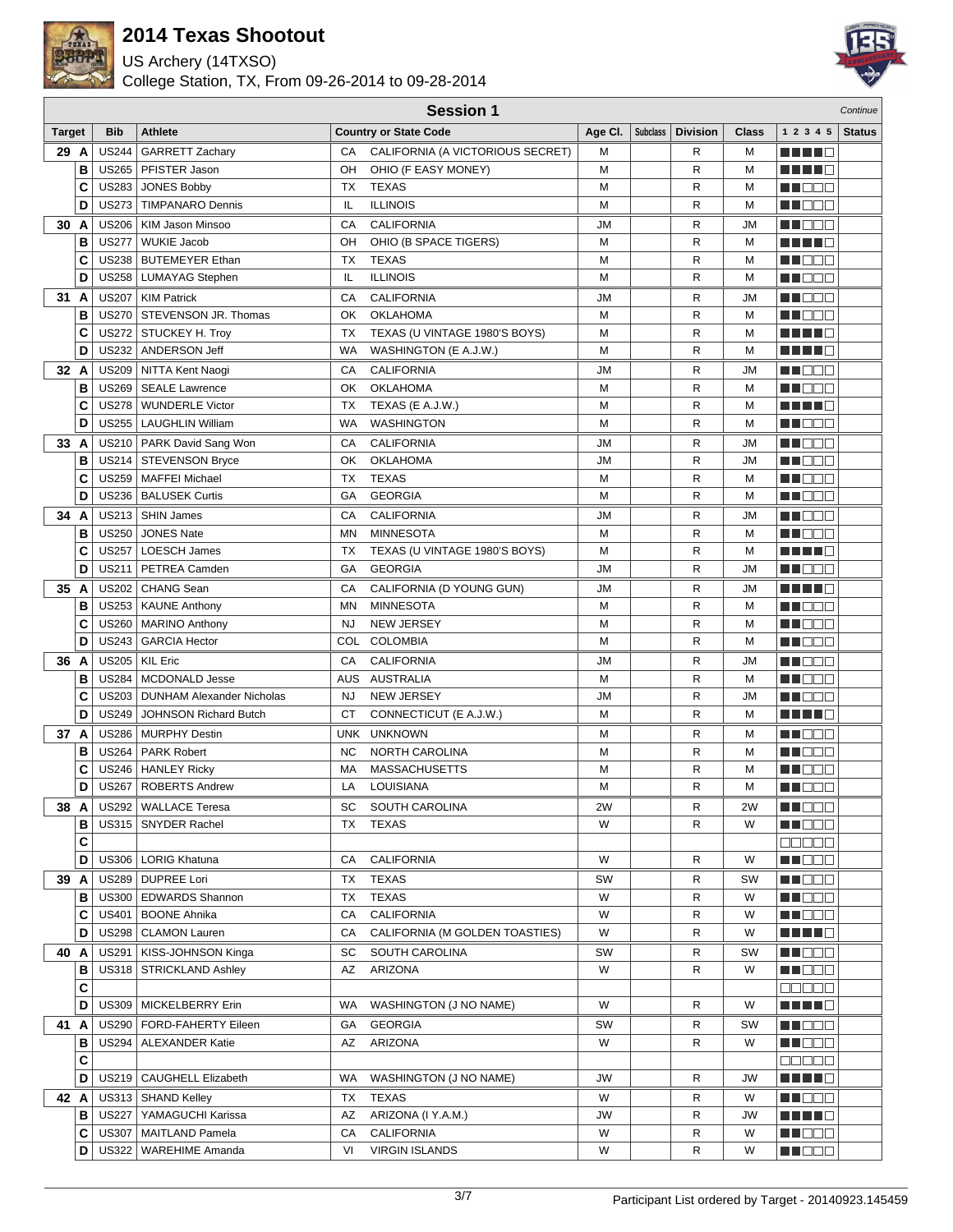

US Archery (14TXSO)



|               | <b>Session 1</b> |              |                                                  |           |                                   |           |                 |                 | Continue  |                   |               |
|---------------|------------------|--------------|--------------------------------------------------|-----------|-----------------------------------|-----------|-----------------|-----------------|-----------|-------------------|---------------|
| <b>Target</b> |                  | <b>Bib</b>   | <b>Athlete</b>                                   |           | <b>Country or State Code</b>      | Age CI.   | <b>Subclass</b> | <b>Division</b> | Class     | 1 2 3 4 5         | <b>Status</b> |
| 43 A          |                  | US304        | <b>HARDY Jennifer</b>                            | TX        | TEXAS (L STICK'EM AND GIG'EM)     | W         |                 | R               | W         |                   |               |
|               | B                |              | US316   STEPHENS Linda                           | GA        | <b>GEORGIA</b>                    | W         |                 | R               | W         | MU DO O           |               |
|               | C                |              | US319   TURONEK Philippa                         | CA        | CALIFORNIA (G ADVANCED DEGREES)   | W         |                 | R               | W         | a kata ing P      |               |
|               | D                | <b>US321</b> | <b>ABERNATHY Anne</b>                            | VI        | <b>VIRGIN ISLANDS</b>             | W         |                 | R               | W         | MU O O O          |               |
| 44 A          |                  |              | US308   MCLEOD Rebekah                           | ТX        | <b>TEXAS</b>                      | W         |                 | R               | W         | n i Bele          |               |
|               | B                |              | US224   PHILLIPS Bethany                         | GА        | <b>GEORGIA (K XTREME TEAM)</b>    | JW        |                 | R               | <b>JW</b> |                   |               |
|               | C                |              | US310   MURPHY Rachael                           | CA        | CALIFORNIA (G ADVANCED DEGREES)   | W         |                 | $\mathsf R$     | W         | n di Ting         |               |
|               | D                |              | US226   WEBSTER Aubrey                           | FL.       | <b>FLORIDA</b>                    | JW        |                 | $\mathsf R$     | <b>JW</b> | MU DO O           |               |
| 45 A          |                  |              | US297   BROWN Mackenzie                          | ТX        | TEXAS (H ACA-AWESOME)             | W         |                 | R               | W         | MA MA             |               |
|               | B                | US303        | <b>GRELLNER Janis</b>                            | MO        | <b>MISSOURI</b>                   | W         |                 | $\mathsf R$     | W         | n na m            |               |
|               | C                | <b>US217</b> | AHN Jenna                                        | CA        | CALIFORNIA (I Y.A.M.)             | <b>JW</b> |                 | R               | <b>JW</b> | n di Tinggi       |               |
|               | D                | <b>US220</b> | <b>FRANCIS Amye</b>                              | FL        | <b>FLORIDA</b>                    | JW        |                 | R               | <b>JW</b> | ME DE L           |               |
| 46            | A                |              | US295 AVENDANO Holly                             | <b>TX</b> | <b>TEXAS</b>                      | W         |                 | R               | W         | MA DO B           |               |
|               | в                | <b>US323</b> | <b>GILL Darcy</b>                                | <b>MO</b> | <b>MISSOURI</b>                   | W         |                 | R               | W         | MA DE L           |               |
|               | C                | <b>US223</b> | <b>MISCIONE Anna</b>                             | СA        | CALIFORNIA (I Y.A.M.)             | JW        |                 | R               | JW        | H H H H           |               |
|               | D                | <b>US299</b> | <b>EATON Allison</b>                             | NC        | NORTH CAROLINA                    | W         |                 | R               | W         | N I O O O         |               |
| 47 A          |                  | <b>US221</b> | HILL Paige E.                                    | ТX        | <b>TEXAS</b>                      | JW        |                 | R               | JW        | N NO BIB          |               |
|               | B                | <b>US296</b> | <b>BOSCH Nicole</b>                              | OН        | OHIO                              | W         |                 | R               | W         | n na ma           |               |
|               | C                | <b>US228</b> | PARK Hyeongeun                                   | CA        | <b>CALIFORNIA</b>                 | JW        |                 | R               | <b>JW</b> | M DE S            |               |
|               | D                | <b>US320</b> | <b>WINKELHAKE Cory</b>                           | IL        | <b>ILLINOIS</b>                   | W         |                 | R               | W         | MA DE E           |               |
| 48            | A                |              | US218   ALLBRITTON Savannah                      | TX        | TEXAS (K XTREME TEAM)             | JW        |                 | R               | JW        | H H H H           |               |
|               | в                | <b>US317</b> | <b>STEVENSON Kathleen Roberts</b>                | ОК        | <b>OKLAHOMA</b>                   | W         |                 | R               | W         | MUOOO             |               |
|               | C                |              | US229   LEE Lina (Woorin)                        | CA        | <b>CALIFORNIA</b>                 | JW        |                 | R               | <b>JW</b> | en 1960 ko        |               |
|               | D                | US311        | PRITCHARD La Nola                                | CO        | COLORADO (H ACA-AWESOME)          | W         |                 | R               | W         |                   |               |
| 49 A          |                  |              | US225   ROGERS Angela                            | ТX        | <b>TEXAS</b>                      | JW        |                 | R               | JW        | M DE S            |               |
|               | В                | <b>US301</b> | <b>GIBILARO Ariel</b>                            | <b>CT</b> | CONNECTICUT (H ACA-AWESOME)       | W         |                 | R               | W         | n di Tinggi       |               |
|               | C                | <b>US222</b> | <b>KIM Christine</b>                             | CA        | <b>CALIFORNIA</b>                 | <b>JW</b> |                 | R               | JW        | NN OO E           |               |
|               | D                |              | US293   ABRAHAM Abigail                          | VA        | VIRGINIA (G ADVANCED DEGREES)     | W         |                 | R               | W         | <u> El Ber</u>    |               |
| 50 A          |                  |              | US305   KOEHL Heather Jane                       | WI        | WISCONSIN (L STICK'EM AND GIG'EM) | W         |                 | R               | W         | n di Tinggi       |               |
|               | В                | US314        | SHELTON Laura                                    | PA        | PENNSYLVANIA                      | W         |                 | R               | W         | HI EEE            |               |
|               | C                | <b>US302</b> | <b>GILBERT Michelle</b>                          | MD        | MARYLAND (L STICK'EM AND GIG'EM)  | W         |                 | R               | W         | MA MARINA         |               |
|               | D                |              | US312   RAINES Candice                           | VT        | <b>VERMONT</b>                    | W         |                 | R               | W         | MUOOO             |               |
| 51            | A                |              | US073 COPE Cam                                   | ТX        | <b>TEXAS</b>                      | M         |                 | С               | М         | MN 888            |               |
|               | в                |              | US113   HAYES Dwight                             | ТX        | <b>TEXAS</b>                      | 2M        |                 | С               | 2M        | N NOTE            |               |
|               | C                | <b>US082</b> | <b>MARLOW Lonnie</b>                             | FL        | <b>FLORIDA</b>                    | М         |                 | C               | м         | ME DE L           |               |
|               | D                |              |                                                  |           |                                   |           |                 |                 |           | a da da           |               |
| 52 A          |                  |              | US086   PHETTEPLACE Enoch                        | ТX        | <b>TEXAS</b>                      | М         |                 | С               | м         | MUOOO             |               |
|               | в                |              | US111   SHIELDS Jerry                            | FL        | <b>FLORIDA</b>                    | 1M        |                 | С               | 1M        | n i De E          |               |
|               | С                |              | US088   RAMIREZ Angel                            | FL.       | <b>FLORIDA</b>                    | Μ         |                 | C               | М         | <b>MA</b> OOO     |               |
|               | D                |              |                                                  |           |                                   |           |                 |                 |           | <b>00000</b>      |               |
| 53 A          |                  |              | US095   TAYLOR Dacota                            | <b>TX</b> | TEXAS (O 5 AND 1/2 HANDS)         | М         |                 | С               | М         | MA NA MA          |               |
|               | в                |              | US072   BASS Henry                               | UT        | <b>UTAH</b>                       | М         |                 | C<br>С          | M<br>M    | N NO DEI          |               |
|               | C<br>D           |              | US083   MARLOW Michael<br>US089   RHODES Jason   | FL<br>ОК  | <b>FLORIDA</b><br><b>OKLAHOMA</b> | М<br>М    |                 | С               | М         | MU O O O<br>MUOOO |               |
|               |                  |              |                                                  |           |                                   |           |                 |                 |           |                   |               |
| 54 A          | в                |              | US078   HARRIS Rusty<br>US094   SULLIVAN Matthew | ТX<br>UT  | TEXAS<br><b>UTAH</b>              | М<br>Μ    |                 | С<br>С          | м<br>М    | MUOOO<br>MU DE B  |               |
|               | С                |              | US084   MARLOW Michael Jr.                       | FL        | <b>FLORIDA</b>                    | Μ         |                 | С               | М         | <b>MA</b> OO O    |               |
|               | D                |              | US056   SCANTLING Justin                         | OK        | <b>OKLAHOMA</b>                   | JM        |                 | С               | JМ        | MU DO B           |               |
| 55 A          |                  |              |                                                  |           |                                   |           |                 |                 |           | <b>BODDE</b>      |               |
|               | в                |              | US100   WILDE Logan                              | UT        | <b>UTAH</b>                       | Μ         |                 | С               | М         | MN DE B           |               |
|               | C                |              | US071   ARTZBERGER Bill                          | MI        | <b>MICHIGAN</b>                   | M         |                 | С               | М         | <b>HE</b> OOO     |               |
|               | D                |              | US104   ZAMANINEJAD Reza                         | СA        | CALIFORNIA                        | M         |                 | C               | М         | MU O O O          |               |
| 56 A          |                  |              | US079 JOHNSON Jesse                              | ТX        | TEXAS                             | Μ         |                 | С               | М         | MU O O O          |               |
|               | в                |              | US069   ANDERSON Steve                           | UT        | <b>UTAH</b>                       | M         |                 | С               | М         | MU DO B           |               |
|               | C                |              | US099   WIFLER Alex                              | IL        | <b>ILLINOIS</b>                   | М         |                 | С               | М         | MN O O O          |               |
|               | D                |              | US055   PRUITTE Tyson Walker                     | ΝC        | NORTH CAROLINA                    | JM        |                 | С               | JМ        | <b>MA</b> OOO     |               |
|               |                  |              |                                                  |           |                                   |           |                 |                 |           |                   |               |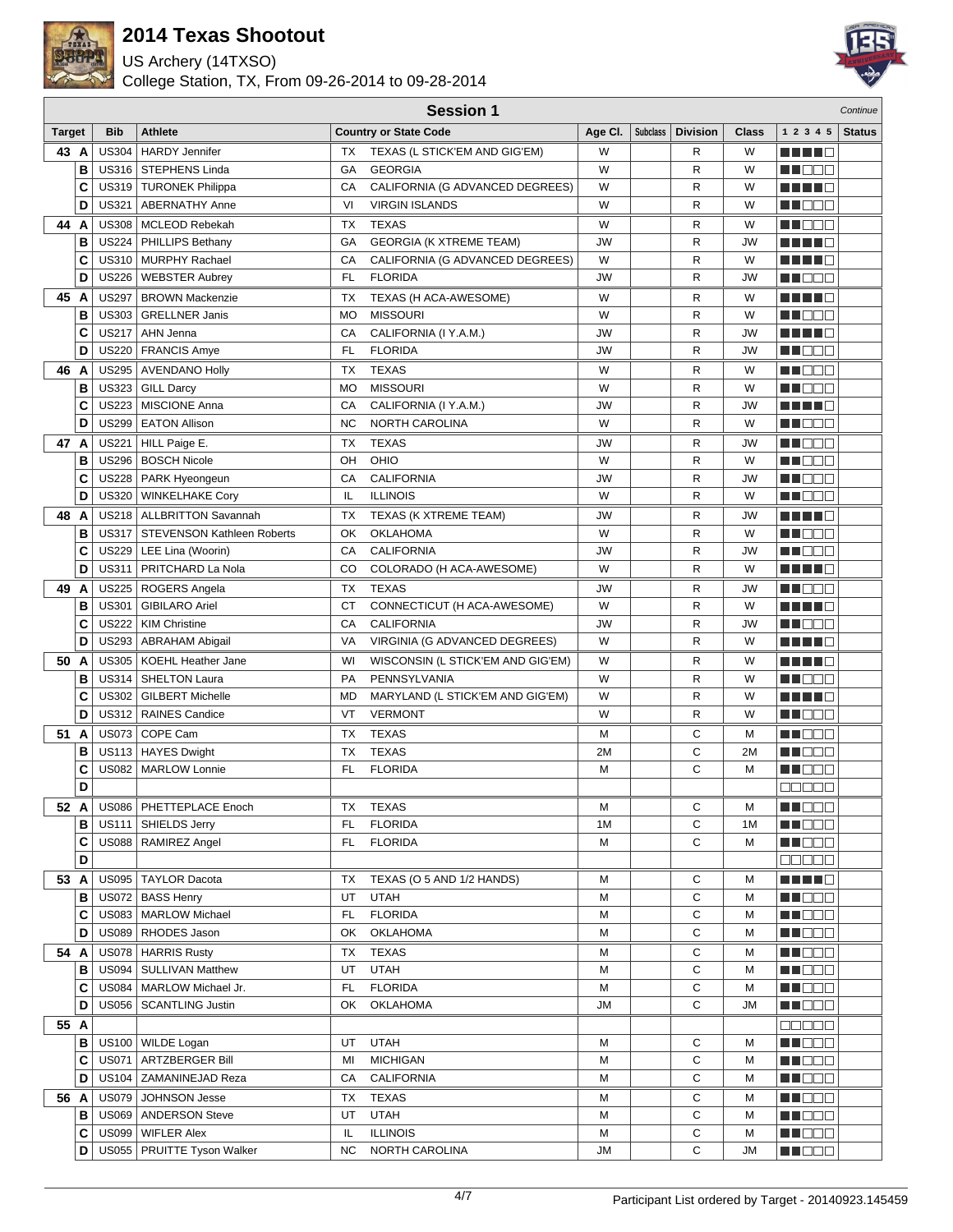

US Archery (14TXSO)



|               | <b>Session 1</b> |              |                             |           |                                  |           |          |                 |              |                   | Continue      |
|---------------|------------------|--------------|-----------------------------|-----------|----------------------------------|-----------|----------|-----------------|--------------|-------------------|---------------|
| <b>Target</b> |                  | <b>Bib</b>   | Athlete                     |           | <b>Country or State Code</b>     | Age CI.   | Subclass | <b>Division</b> | <b>Class</b> | 1 2 3 4 5         | <b>Status</b> |
| 57 A          |                  | <b>US070</b> | <b>ARRINGTON Dusty</b>      | TX        | TEXAS                            | м         |          | С               | М            | M OO O            |               |
|               | B                |              | US114   WOLFE Russell       | OK        | OKLAHOMA                         | 2M        |          | C               | 2M           | n i Bele          |               |
|               | C                | <b>US081</b> | LUMAYAG Jonas               | IL.       | <b>ILLINOIS</b>                  | M         |          | C               | M            | a de esta         |               |
|               | D                |              |                             |           |                                  |           |          |                 |              | <b>DODDE</b>      |               |
| 58 A          |                  |              | US080   KNAUTH Cameron      | ТX        | <b>TEXAS</b>                     | M         |          | С               | М            | M DE O            |               |
|               | B                |              | US109   BAILEY Joseph       | MI        | <b>MICHIGAN</b>                  | <b>SM</b> |          | C               | <b>SM</b>    | MA DELE           |               |
|               | C                |              | US085   MEYERS Eric         | AR        | ARKANSAS                         | M         |          | C               | M            | MI DE L           |               |
|               | D                |              |                             |           |                                  |           |          |                 |              | 00000             |               |
| 59            | A                |              | US076 GAY Richard           | ТX        | <b>TEXAS</b>                     | М         |          | С               | М            | n i Belg          |               |
|               | В                |              | US110 FABRY Jeff            | CA        | <b>CALIFORNIA</b>                | 1M        |          | C               | 1M           | n in Eise         |               |
|               | C                |              | US096   THOMPSON Terry      | AR        | ARKANSAS                         | M         |          | С               | М            | MN 889            |               |
|               | D                |              |                             |           |                                  |           |          |                 |              | 00000             |               |
| 60            | A                |              | US068   ALBERS Kevin        | ТX        | <b>TEXAS</b>                     | M         |          | С               | М            | HI DE E           |               |
|               | В                |              | US106   GRUBER Marc         | WI        | <b>WISCONSIN</b>                 | M         |          | C               | М            | MT BE B           |               |
|               | C                |              | US087   PRICE Louis         | NY        | <b>NEW YORK</b>                  | M         |          | C               | М            | MU DOC            |               |
|               | D                |              | US050   BRISTOW Anthony     | <b>NC</b> | <b>NORTH CAROLINA</b>            | ЛU        |          | C               | <b>JM</b>    | MU DEL            |               |
| 61 A          |                  |              | US074   COX James           | TX        | <b>TEXAS</b>                     | M         |          | C               | М            | M DOO             |               |
|               | B                |              | US112   STRAFUSS Justin     | <b>TN</b> | <b>TENNESSEE</b>                 | <b>SM</b> |          | C               | <b>SM</b>    | <b>REDDE</b>      |               |
|               | C                | <b>US077</b> | <b>GELLENTHIEN Braden</b>   | NY        | <b>NEW YORK</b>                  | M         |          | C               | М            | MU DE B           |               |
|               | D                |              |                             |           |                                  |           |          |                 |              | <b>00000</b>      |               |
| 62 A          |                  |              | US058   DIXON Justin        | ТX        | <b>TEXAS</b>                     | JМ        |          | С               | <b>JM</b>    | M DE O            |               |
|               | В                |              | US102 WILKIN Joe            | <b>NH</b> | <b>NEW HAMPSHIRE</b>             | M         |          | C               | M            | N N N N N         |               |
|               | C                |              | US090   SCHMIDT Kelly R.    | KY        | <b>KENTUCKY</b>                  | M         |          | C               | М            | N DE E            |               |
|               | D                |              | US059   RESTREPO MESA Tomas |           | COL COLOMBIA                     | <b>JM</b> |          | C               | <b>JM</b>    | MU DE E           |               |
| 63            | A                |              | US052   DAWSON Matt         | TX        | <b>TEXAS</b>                     | JM        |          | С               | JM           | n de s            |               |
|               | в                |              | US105   FAGAN Andrew        | CAN       | CANADA                           | M         |          | C               | М            | MU DE S           |               |
|               | C                | <b>US057</b> | <b>WEINSTEIN Charlie</b>    | ME        | <b>MAINE</b>                     | <b>JM</b> |          | C               | <b>JM</b>    | ma da E           |               |
|               | D                |              |                             |           |                                  |           |          |                 |              | 00000             |               |
| 64            | A                |              | US053   FRANKLIN David      | ТX        | <b>TEXAS</b>                     | <b>JM</b> |          | C               | JM           | MN DE S           |               |
|               | в                | <b>US101</b> | <b>WILDE Reo</b>            | ID        | <b>IDAHO</b>                     | M         |          | С               | M            | <b>NH</b> OOO     |               |
|               | C                | <b>US107</b> | ROUSSEAU Simon              |           | UNK UNKNOWN                      | M         |          | С               | М            | M DE U            |               |
|               | D                | <b>US108</b> | <b>TOLEN Wilson</b>         | <b>MO</b> | <b>MISSOURI</b>                  | M         |          | C               | М            | MN DO B           |               |
| 65 A          |                  |              |                             |           |                                  |           |          |                 |              | <b>BBBBB</b>      |               |
|               | в                |              | US093 SMITH Richard         | CO.       | COLORADO                         | M         |          | C               | М            | MN DOO            |               |
|               | C                | <b>US091</b> | <b>SENA Jeff</b>            | 0R        | <b>OREGON</b>                    | <b>SM</b> |          | C               | <b>SM</b>    | MU DE E           |               |
|               | D                | <b>US098</b> | WALLACE II Jack             | SC        | SOUTH CAROLINA                   | M         |          | $\mathsf{C}$    | M            | MA EL B           |               |
| 66 A          |                  |              | US049   BARTHELS Hunter     | ТX        | TEXAS                            | JM        |          | С               | JM           | <u>Li dec</u>     |               |
|               | в                | <b>US097</b> | <b>VINCENT Shawnn</b>       | WA        | <b>WASHINGTON</b>                | M         |          | C               | М            | MUOOO             |               |
|               | С                |              | US103   WILLETT JR. Rodger  | VA        | <b>VIRGINIA</b>                  | M         |          | С               | М            | N DO D            |               |
|               | D                |              | US075   DEATON Bridger      | IA        | <b>IOWA</b>                      | M         |          | С               | М            | <b>MNOOO</b>      |               |
| 67 A          |                  |              | US019   SEARS Connor        | ТX        | <b>TEXAS</b>                     | <b>CM</b> |          | С               | CМ           | <b>REDDE</b>      |               |
|               | в                |              | US004   DEMARCO Max         | CO        | COLORADO (N BOOTS & BUCKLES)     | <b>CM</b> |          | С               | CМ           | <u> Literatur</u> |               |
|               | С                |              | US010   JACKS II David      | ТX        | <b>TEXAS</b>                     | <b>CM</b> |          | С               | CМ           | MUOOO             |               |
|               | D                |              | US009   HEANEY Thadrick     | GA        | <b>GEORGIA</b>                   | <b>CM</b> |          | C               | СM           | MU DO O           |               |
| 68 A          |                  | <b>US007</b> | FRERICH Tristan             | ТX        | <b>TEXAS</b>                     | <b>CM</b> |          | С               | CМ           | MN 888            |               |
|               | в                |              | US018   SACKSCHEWSKY Dylan  | CO        | COLORADO (N BOOTS & BUCKLES)     | <b>CM</b> |          | C               | <b>CM</b>    | Martin Ma         |               |
|               | С                | <b>US001</b> | ARNOLD Bailey               | ТX        | <b>TEXAS</b>                     | <b>CM</b> |          | С               | СM           | <b>MNODO</b>      |               |
|               | D                | <b>US054</b> | <b>FRANKLIN Nathan</b>      | ТX        | <b>TEXAS</b>                     | <b>JM</b> |          | С               | JM           | MU O O O          |               |
| 69 A          |                  | <b>US011</b> | JOHNSON Kade                | ТX        | <b>TEXAS</b>                     | СM        |          | С               | СM           | MU DO B           |               |
|               | в                | <b>US022</b> | WHITE Samuel                | CO        | COLORADO                         | CM        |          | С               | СM           | MN DOO            |               |
|               | C                |              | US013   MARCOZZI Gabriel    | PA        | PENNSYLVANIA (O 5 AND 1/2 HANDS) | <b>CM</b> |          | С               | <b>CM</b>    | <u> HII I E</u>   |               |
|               | D                |              | US006   EILINGER Hayden     | МE        | <b>MAINE</b>                     | <b>CM</b> |          | С               | CМ           | <b>NNODO</b>      |               |
| 70 A          |                  |              | US012   KIM Josh            | ТX        | <b>TEXAS</b>                     | CM        |          | С               | СM           | <b>REDDE</b>      |               |
|               | в                |              | US020   SEIDELL Bryce       | MI        | <b>MICHIGAN</b>                  | <b>CM</b> |          | С               | CМ           | MU OOO            |               |
|               | C                |              | US014   MAZUR Bryan         | IL        | <b>ILLINOIS</b>                  | CM        |          | C               | СM           | MUOOO             |               |
|               | D                |              | US024   BELL Jimmy          | МA        | <b>MASSACHUSETTS</b>             | СM        |          | С               | <b>CM</b>    | <b>RECOR</b>      |               |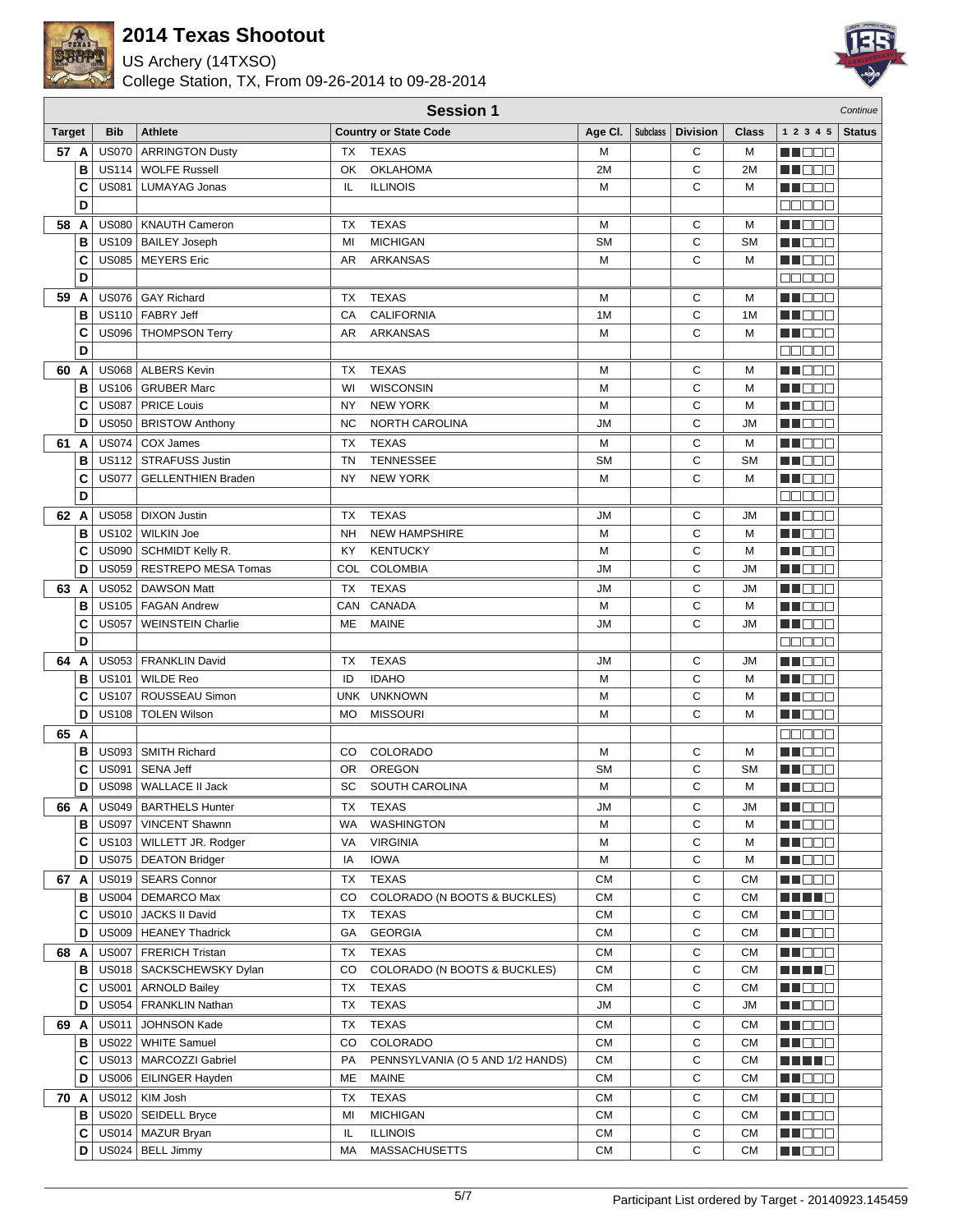

US Archery (14TXSO)



|               |   |              |                           |           | <b>Session 1</b>             |           |                 |                 |              |                                                                                                                                                                                                                                | Continue      |
|---------------|---|--------------|---------------------------|-----------|------------------------------|-----------|-----------------|-----------------|--------------|--------------------------------------------------------------------------------------------------------------------------------------------------------------------------------------------------------------------------------|---------------|
| <b>Target</b> |   | <b>Bib</b>   | <b>Athlete</b>            |           | <b>Country or State Code</b> | Age Cl.   | <b>Subclass</b> | <b>Division</b> | <b>Class</b> | 1 2 3 4 5                                                                                                                                                                                                                      | <b>Status</b> |
| 71 A          |   | <b>US005</b> | <b>DODSON Korbin</b>      | TX        | <b>TEXAS</b>                 | <b>CM</b> |                 | C               | <b>CM</b>    | ME DE L                                                                                                                                                                                                                        |               |
|               | B |              | US008   HANLEY Kolby      | VT        | <b>VERMONT</b>               | <b>CM</b> |                 | C               | <b>CM</b>    | n na m                                                                                                                                                                                                                         |               |
|               | C | <b>US021</b> | <b>TRULL Drew</b>         | <b>NC</b> | <b>NORTH CAROLINA</b>        | <b>CM</b> |                 | C               | <b>CM</b>    | M D D D                                                                                                                                                                                                                        |               |
|               | D | <b>US023</b> | <b>HOOKSTEAD Payton</b>   | WI        | <b>WISCONSIN</b>             | <b>CM</b> |                 | C               | <b>CM</b>    | MU O O O                                                                                                                                                                                                                       |               |
| 72 A          |   | <b>US016</b> | OZYP John                 | <b>TX</b> | <b>TEXAS</b>                 | <b>CM</b> |                 | С               | CМ           | MA BEL                                                                                                                                                                                                                         |               |
|               | в | <b>US002</b> | <b>CHRISTENSEN Kaden</b>  | UT        | UTAH (N BOOTS & BUCKLES)     | <b>CM</b> |                 | C               | <b>CM</b>    | n na ma                                                                                                                                                                                                                        |               |
|               | C | <b>US003</b> | <b>CLAYTON Kevin D.</b>   | VA        | VIRGINIA (O 5 AND 1/2 HANDS) | <b>CM</b> |                 | C               | <b>CM</b>    | n na m                                                                                                                                                                                                                         |               |
|               | D |              | US015   MENKE Matthew     | <b>MN</b> | <b>MINNESOTA</b>             | <b>CM</b> |                 | C               | <b>CM</b>    | M OO B                                                                                                                                                                                                                         |               |
| 73 A          |   | <b>US036</b> | <b>KAMILAR Victoria</b>   | <b>TX</b> | <b>TEXAS</b>                 | <b>CW</b> |                 | C               | <b>CW</b>    | MA DEL A                                                                                                                                                                                                                       |               |
|               | в | <b>US048</b> | <b>RUIZ Alexis</b>        | AZ        | <b>ARIZONA</b>               | <b>CW</b> |                 | C               | <b>CW</b>    | U DOO                                                                                                                                                                                                                          |               |
|               | C | <b>US033</b> | <b>GEIST Kaylee</b>       | CO        | COLORADO (T TEAM GOLD)       | <b>CW</b> |                 | C               | <b>CW</b>    | n na me                                                                                                                                                                                                                        |               |
|               | D | <b>US027</b> | CAIOPOULOS Athena         | CA        | <b>CALIFORNIA</b>            | <b>CW</b> |                 | C               | <b>CW</b>    | MN DE S                                                                                                                                                                                                                        |               |
| 74 A          |   |              | US032   FRANKLIN Samantha | <b>TX</b> | <b>TEXAS</b>                 | <b>CW</b> |                 | C               | <b>CW</b>    | <b>RENATION</b>                                                                                                                                                                                                                |               |
|               | в | <b>US047</b> | <b>GUNN Danielle</b>      | AZ        | <b>ARIZONA</b>               | CW        |                 | C               | <b>CW</b>    | e de la construcción de la construcción de la construcción de la construcción de la construcción de la construcción de la construcción de la construcción de la construcción de la construcción de la construcción de la const |               |
|               | C | <b>US026</b> | <b>BLAZEK Allie</b>       | CO        | COLORADO (R TEAM AA & M)     | <b>CW</b> |                 | C               | <b>CW</b>    | H H H E                                                                                                                                                                                                                        |               |
|               | D | <b>US037</b> | LEE Joanne                | CA        | <b>CALIFORNIA</b>            | <b>CW</b> |                 | C               | <b>CW</b>    | ME E E E                                                                                                                                                                                                                       |               |
| 75            | A | <b>US045</b> | <b>WARRINGTON Shelby</b>  | <b>TX</b> | <b>TEXAS</b>                 | <b>CW</b> |                 | С               | <b>CW</b>    | ma a a a                                                                                                                                                                                                                       |               |
|               | в | <b>US025</b> | ALLEN Emily R.            | <b>NM</b> | <b>NEW MEXICO</b>            | <b>CW</b> |                 | С               | <b>CW</b>    | MA DE LA                                                                                                                                                                                                                       |               |
|               | C | <b>US044</b> | <b>WARREN Allison</b>     | OK        | <b>OKLAHOMA</b>              | CW        |                 | C               | <b>CW</b>    | MA BEL                                                                                                                                                                                                                         |               |
|               | D | <b>US030</b> | CROOK Dahlia              | KS        | KANSAS (Q MATTHEWS GALS)     | <b>CW</b> |                 | C               | <b>CW</b>    | MA MAR                                                                                                                                                                                                                         |               |
| 76 A          |   | <b>US031</b> | <b>FRANKLIN Catherin</b>  | <b>TX</b> | <b>TEXAS</b>                 | <b>CW</b> |                 | C               | <b>CW</b>    | ME E E E                                                                                                                                                                                                                       |               |
|               | в | <b>US029</b> | <b>COX Cassidy</b>        | <b>NM</b> | NEW MEXICO (T TEAM GOLD)     | <b>CW</b> |                 | C               | <b>CW</b>    | n na me                                                                                                                                                                                                                        |               |
|               | C | <b>US028</b> | <b>CANADAY Allie</b>      | OK        | OKLAHOMA (R TEAM AA & M)     | <b>CW</b> |                 | C               | <b>CW</b>    | MA MAR                                                                                                                                                                                                                         |               |
|               | D | <b>US061</b> | <b>DORENBOSCH Alexis</b>  | <b>TX</b> | <b>TEXAS</b>                 | <b>CW</b> |                 | C               | <b>CW</b>    | MU DE E                                                                                                                                                                                                                        |               |
| 77 A          |   | <b>US046</b> | YOUNG Kaitlyn             | TX        | <b>TEXAS</b>                 | СW        |                 | C               | CW           | man ma                                                                                                                                                                                                                         |               |
|               | в | <b>US043</b> | PETITT Meagan             | <b>FL</b> | FLORIDA (R TEAM AA & M)      | <b>CW</b> |                 | C               | <b>CW</b>    | ma mata                                                                                                                                                                                                                        |               |
|               | C |              |                           |           |                              |           |                 |                 |              | n na na                                                                                                                                                                                                                        |               |
|               | D | <b>US041</b> | PAVLIK Kali               | <b>NE</b> | NEBRASKA (T TEAM GOLD)       | <b>CW</b> |                 | C               | <b>CW</b>    | n na me                                                                                                                                                                                                                        |               |
| 78            | A |              | US039 MILLER Brooke       | <b>MO</b> | <b>MISSOURI</b>              | <b>CW</b> |                 | C               | <b>CW</b>    | man an                                                                                                                                                                                                                         |               |
|               | B |              |                           |           |                              |           |                 |                 |              | 88888                                                                                                                                                                                                                          |               |
|               | C |              | US035   HITE Mary Hunter  | <b>NC</b> | NORTH CAROLINA (S DOE NUTS)  | <b>CW</b> |                 | C               | <b>CW</b>    | ma mata                                                                                                                                                                                                                        |               |
|               | D | US042        | <b>PERSON Riley</b>       | <b>MN</b> | <b>MINNESOTA</b>             | <b>CW</b> |                 | C               | <b>CW</b>    | MA OO T                                                                                                                                                                                                                        |               |

|               |   |              |                             |           | <b>Session 2</b>                 |           |                 |                 |           |                 |               |
|---------------|---|--------------|-----------------------------|-----------|----------------------------------|-----------|-----------------|-----------------|-----------|-----------------|---------------|
| <b>Target</b> |   | <b>Bib</b>   | <b>Athlete</b>              |           | <b>Country or State Code</b>     | Age CI.   | <b>Subclass</b> | <b>Division</b> | Class     | 1 2 3 4 5       | <b>Status</b> |
| 74 A          |   | US133        | <b>BURGE Carrie</b>         | ТX        | <b>TEXAS</b>                     | W         |                 | С               | W         | ma mar          |               |
|               | в | US116        | <b>BRADLEY Angela</b>       | CA        | <b>CALIFORNIA</b>                | W         |                 | C               | W         | TOE<br>u T      |               |
|               | C |              |                             |           |                                  |           |                 |                 |           | <b>ROBER</b>    |               |
|               | D | US128        | <b>LANCE Sarah</b>          | WI        | <b>WISCONSIN</b>                 | W         |                 | C               | W         | MN DE O         |               |
| 75            | A | <b>US122</b> | <b>MCGEE Brooke</b>         | <b>TX</b> | <b>TEXAS</b>                     | W         |                 | C               | W         | <b>HELLER</b>   |               |
|               | в | US115        | <b>CHAVEZ Martha</b>        | CA        | <b>CALIFORNIA</b>                | 2W        |                 | C               | 2W        | MA DELL'        |               |
|               | C |              | US065   SMITH Karen Lindsey | <b>TX</b> | <b>TEXAS</b>                     | <b>JW</b> |                 | C               | <b>JW</b> | M BEIT          |               |
|               | D |              |                             |           |                                  |           |                 |                 |           | 88888           |               |
| 76            | A | US131        | <b>STIEGEL Katherine</b>    | <b>TX</b> | <b>TEXAS</b>                     | W         |                 | C               | W         | <b>REDEE</b>    |               |
|               | в |              | US063   JACKSON Hunter      | MI        | <b>MICHIGAN</b>                  | <b>JW</b> |                 | C               | <b>JW</b> | MA DELE         |               |
|               | C | <b>US062</b> | <b>FISCHER Emily</b>        | <b>TX</b> | <b>TEXAS</b>                     | <b>JW</b> |                 | C               | <b>JW</b> | ma mar          |               |
|               | D | <b>US127</b> | <b>KELLER Lexi</b>          | WI        | WISCONSIN (Q MATTHEWS GALS)      | W         |                 | C               | W         | ma mar          |               |
| 77            | A |              | US129   PHETTEPLACE Stacey  | <b>TX</b> | <b>TEXAS</b>                     | W         |                 | C               | W         | <b>RENDE</b>    |               |
|               | в | US060        | <b>BEE Emily</b>            | MI        | <b>MICHIGAN</b>                  | <b>JW</b> |                 | C               | <b>JW</b> | man man         |               |
|               | C | US119        | <b>COLIN Christie</b>       | PA        | PENNSYLVANIA (P BAND OF SISTERS) | W         |                 | C               | W         | a port<br>THE R |               |
|               | D |              | US118   COCHRAN Carli       | <b>SC</b> | <b>SOUTH CAROLINA</b>            | W         |                 | C               | W         | n n n n n       |               |
| 78            | A | US120        | CZAKO Johana                | <b>TX</b> | <b>TEXAS</b>                     | W         |                 | C               | W         | חר<br>m or      |               |
|               | в | <b>US066</b> | <b>WILLIAMS Brogan</b>      | OK        | <b>OKLAHOMA</b>                  | <b>JW</b> |                 | C               | <b>JW</b> | an mar          |               |
|               | C | <b>US064</b> | RAMIREZ Angelica            | FL.       | <b>FLORIDA</b>                   | <b>JW</b> |                 | C               | <b>JW</b> | MN O O O        |               |
|               | D |              | US123   FAULKNER Erica      | <b>TN</b> | <b>TENNESSEE</b>                 | W         |                 | C               | W         | MA DEJA         |               |